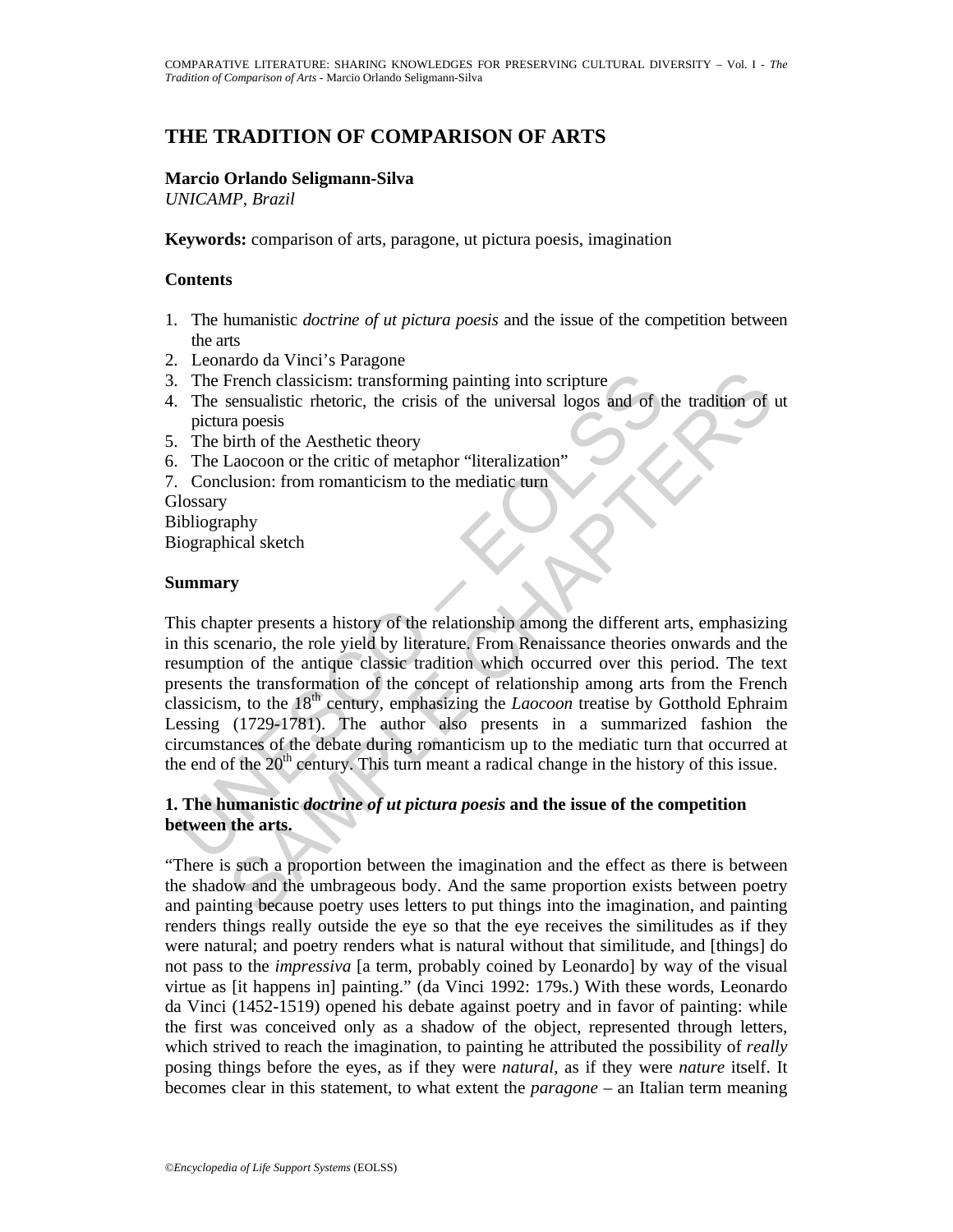"comparison", but in the context of the arts implied also "competition" – is an issue that encompasses a) a reflection on mimesis or "imitation" in the arts, b) the subject matter of the work of art (the real denoted) and c) the mode of reception of the *medium* of each art. Here are three basic elements involved in communication: the work, the denoted and the receiver. The emitter or author of the work, is not usually accounted for in theories of comparison of the arts, with the exception of cases that delve into a theory of "imagination", that is, of the role it plays in our aesthetic activity and its connections with our cognitive faculties. Through the tradition of the *paragone* and through the theory of the many forms of reception of each art, one may be able to scan the history of the concepts of imagination, that is, the history of the structuring of one of the most mysterious parts of our mental apparatus. This history shall culminate at the end of the 18<sup>th</sup> century in the special function that Kant as well as the romantics has reserved to it.

he history of the *paragone* of the arts is also a history that begins wit s attempt to "restore" Antiquity, which means to build a modern I ims of texts, constructions and images. If one comes to think of "Me in ernaissa by of the *paragone* of the arts is also a history that begins with Humanism an<br>pt to "restore" Antiquity, which means to build a modern Europe, from the<br>texts, constructions and images. If one comes to think of "Modern A The history of the *paragone* of the arts is also a history that begins with Humanism and its attempt to "restore" Antiquity, which means to build a modern Europe, from the ruins of texts, constructions and images. If one comes to think of "Modern Age" from the renaissance Humanistic point of view, one shall see that this is the age of the *paragoni:* because it is the age of construction of a new kind of man; and any identity is only constituted by means of dialog with the Other. It is easy to understand the articulation of the many levels of competition, which coexist in Modernity: competition between Modernity and Antiquity, between nations, between languages and between the arts. All of them are articulate through the notion of *mimesis*, since to say *mimesis* is to say *translation* and *ut pictura poesis*. Imitation of the world solely exists by means of its translation, of its re-codification, whether by means of words or by means of new images. In the concept of art in the Renaissance – of which in a certain way many fundamental dogmas remain intact until the  $18<sup>th</sup>$  century – all arts derive from presupposition of the *mimesis* that unify them.

The competition between poetry and the visual arts could only develop due to the acceptance of *similarities* between these two fields of arts. The motto of the *ut pictura poesis*, employed to identify the tradition of the translatability of the arts, derives from Horace's famous poetic passage.

Poetry resembles painting [*ut pictura poesis*]. Some works will captivate you when you stand very close to them and others if you are at a greater distance. This one prefers a darker vantage point that one wants to be seen in the light since it feels no terror before the penetrating judgment of the critic. This pleases only once, that will give pleasure even if we go back to it ten times over.

Horace, *Ars Poetica* 361-365. (Translated by Leon Golden, in: http://www.english.emory.edu/DRAMA/ArsPoetica.html)

Renaissance artists never attained a set of precepts and rules as rich as the set of poetic rhetorical treatises inherited from Antiquity. They learned to think art from the theoretical framework of the letters. Roger de Piles (1636-1709) lamented the fact that both Antique treatises about painting, and the paintings themselves, had been destroyed. Leon Battista Alberti (1404-1472), the first renaissance painter who decided to lessen the painter's disadvantage regarding poets, based his *On Painting* (*De Pictura,* 1435) on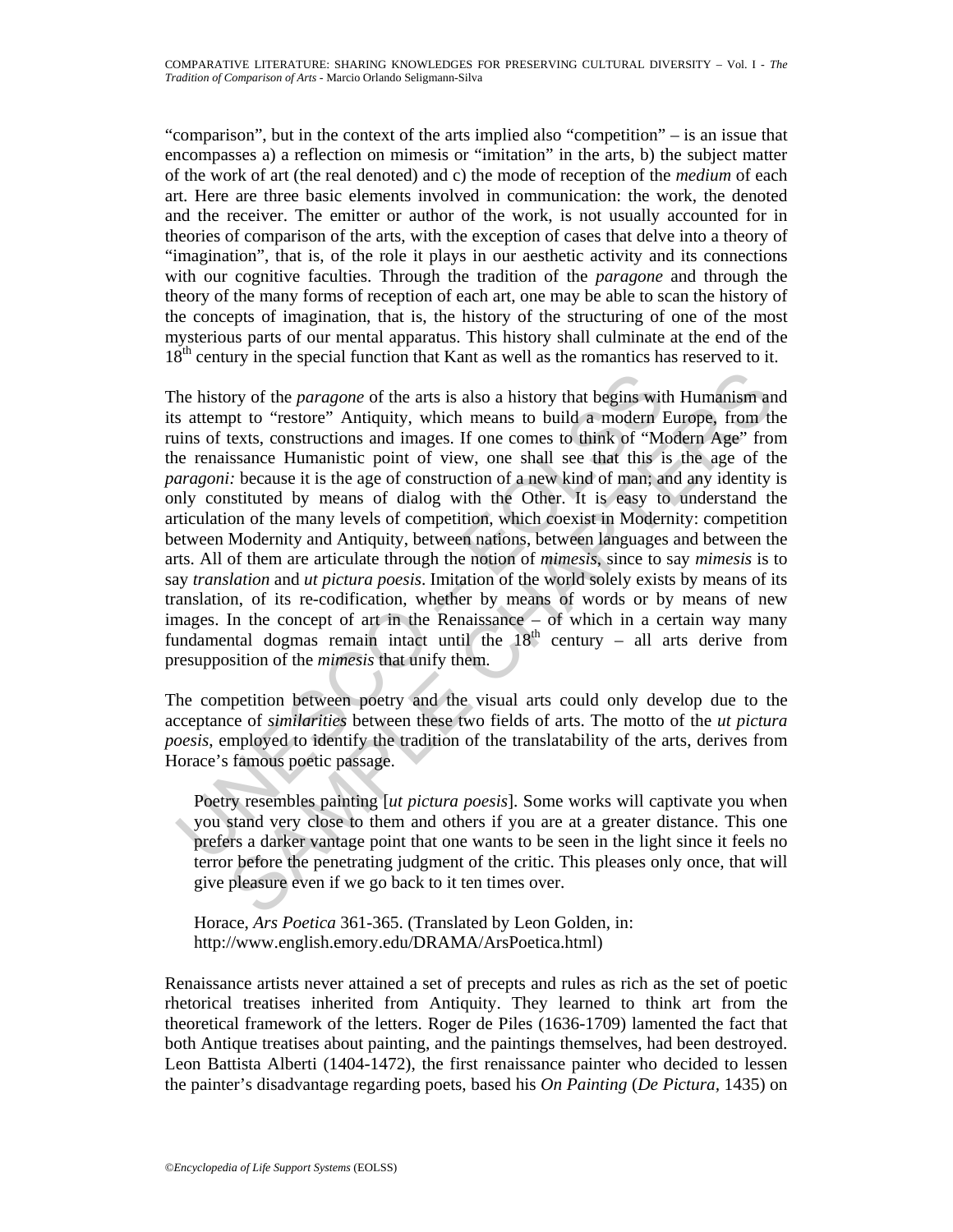rhetorical and theoretical works of antique poetry. The theory of painting, as a discourse on image, was only able to be articulated from the *logos* – the sister/enemy field of poetry. Thus, Alberti followed Cicero in his definition of the aims of poetry (the *docere, delectare, movere)* as well as the peculiar ciceronian component elements of discourse, which can be found in his definition of painting (with the exception of *refutatio: exordium, narratio, confirmatio, peroratio).* The subject is also divided into: *inventio, dispositio, elocutio, actio* and *memoria*. In his translation to the visual arts he obtained: *circunscriptio, compositio, receptio luminum.* (Leclercle 1987: 13)

The theory of arts emerges from a double dependence to poetry: firstly it depends on rhetorical and poetic treatises; secondly – and in great part deriving from this fact – the very conception of painting and sculpture in the beginning was highly linguistic. In order to work with images, painting is submitted to precepts and above all to concepts inherited and translated from literature. While poetry was sporadically compared to painting in the Antique by theoreticians such as Aristotle, Horace or Quintillion – as well as in Horace's poetic verse mentioned above –, in Modernity these sporadic comparisons, which had a purely illustrative role, gained an importance that did not exist in their original contexts.

rder to work with images, painting is submitted to precepts and abouterited and translated from literature. While poetry was sporadice alminiting in the Antique by theoreticians such as Aristotle, Horace or even ell as in work with images, painting is submitted to precepts and above all to concept<br>and translated from literature. While postry was sporadically compared<br>in the Antique by theoreticians such as Aristotle, Horace or Ourintilion<br> The painter "submits" himself to the tutelage of the *logos* in various circumstances: 1) as an intersemiotic *translator* of rhetoric and poetic concepts, and therefore as a theoretician himself, and 2) as *creator* of paintings mainly dedicated to the representation of *narratives,* i.e. of the *logos* and of History. The painter makes use of the poet's *history* for his invention. An hierarchy of arts (from historical painting, to portrait, landscape, genre painting and still-life painting) starts to outline itself in the 15<sup>th</sup> century, and gains an extremely austere character with French classicism. Historical painting holding a favored position in this hierarchy, also renders evidence of the valorization of the Idea over the material elements in art. By virtue of the supremacy of *inventio*, it could be possible to state the translatability among the arts.

Thirdly, in order to accomplish this new position, the painter ought to be a *pictor doctus*, a copy of the *doctus poeta* (an erudite with a wide background in *reading*): Without this extensive knowledge he could not do right to the *decorum* or *convenevolezza* doctrine, which consisted in the prescription, emphasized by Horace, and others, of a necessary convenience among the many components of representation, such as age, gender, human type and geographical origin of the represented person. Finally, the painter is submitted to a strict code of social rules, regarding moral, political and religious aspects. In this latest sense, painting becomes an *illustration*, a more immediate and uncomplicated didactic way of reaching what writing cannot accomplish; one ought to remember the fundamental role attributed to it during the Reform and counter-Reform. Since the Renaissance, painting has been in a certain manner, a painting of and about words, an icon-logy. Its aim is also to bring to the mind of the beholder the words that it contains in itself: a painting wants to be read, translated into commentaries; it wants to become a text once again.

It was taken for granted, that there is a structural similarity between painting and poetry that would allow a transposition of the *ornamenta* of the first to the second. However, in the treatises on painting, the comparison to poetry goes beyond the plain adaptation of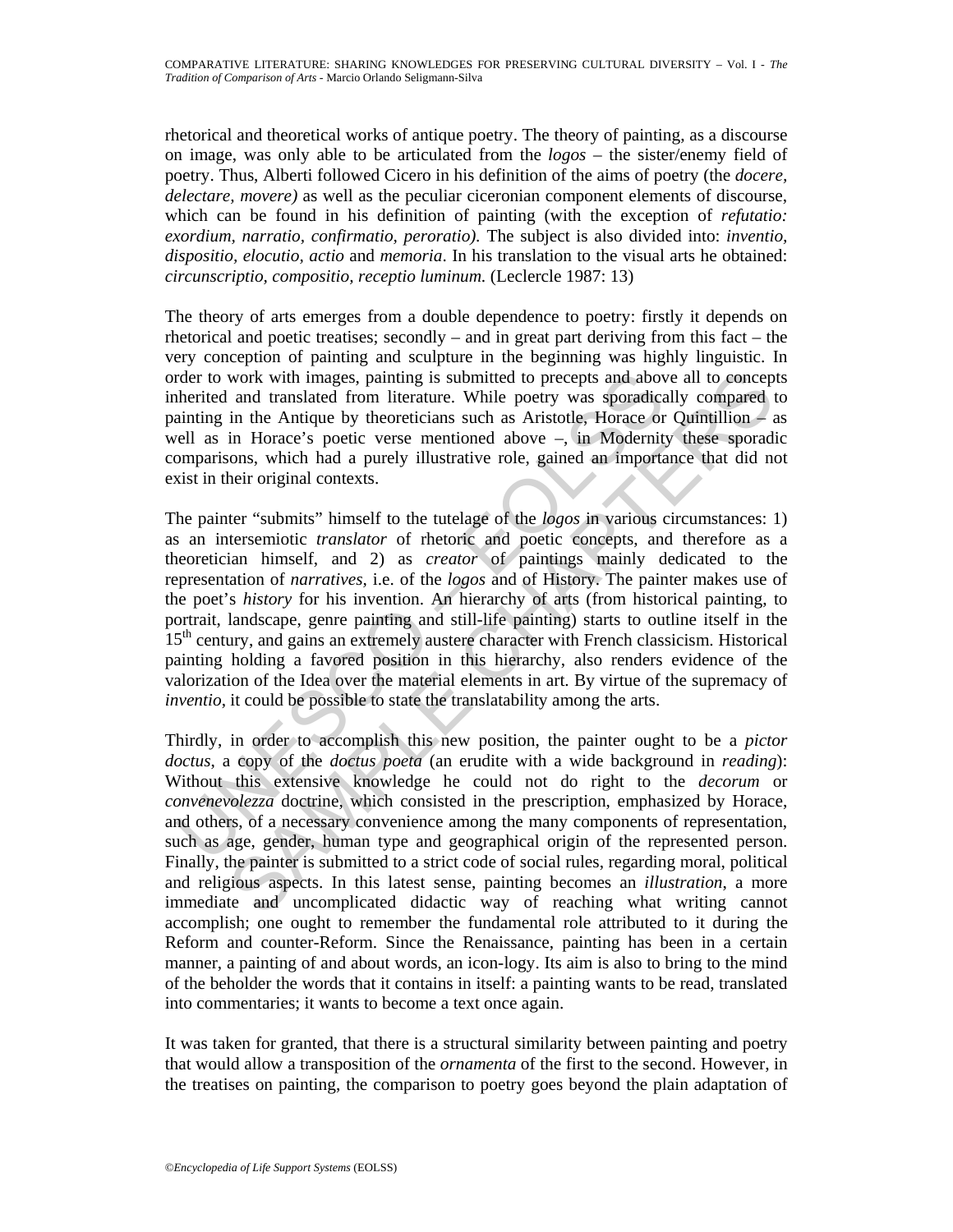concepts and codes; it also developed a historiography (of art), which attempted to accomplish a specular history of the two arts. A correspondence between the main characters of each of them was created: Zeuxis was seen as a Homer, Michelangelo as Dante, Giotto as Petrarch. Giovanni Paolo Lomazzo (1538-1592) in his *Treatise on the Art of Painting, Sculpture and Architecture* (*Trattato dell'arte della pittura, scoltura et architettura,* 1584), not only stated – as Alberti – that the representation of History was the most elevated aim of a painter, but also established a clear parallel between the History of the two arts: Leonardo was seen as the "translator of Homer's animation and dignity", Caravaggio, the translation of "Virgil's impulse and greatness", Michelangelo of "Dante's deep obscurity", Raphael of "Petrarch's pure majesty" and "Tiziano of Ariosto's diversity". In turn, Alberti established the correspondences surface/letter, members/syllables, and body/words.

In this series of mirrors concepts inherited from philosophy, Neo-Plate also reflected with its opposition between the eye and the spirit (vecame a commonplace in renaissance Neo-Platonism, with its pantheorlocal conditio eries of mirrors concepts inherited from philosophy, Neo-Platonism above alreflected with its opposition between the eye and the spirit (visible/Idea). The acommonplace in renaissance Neo-Platonism, with its pantheist conc In this series of mirrors concepts inherited from philosophy, Neo-Platonism above all, are also reflected with its opposition between the eye and the spirit (visible/Idea). This became a commonplace in renaissance Neo-Platonism, with its pantheist concept f the world, claiming sight as the central function of the senses. This centrality existed because the world was seen as in itself a divine *writing* and our eyes as the doors which accessed knowledge. (Gombrich 1948) The painter should not represent the individual object; this did not matter, it wasn't worth representing. He sought at representing the macrocosm by means of the microcosm. Painting searched for the universal, for the *type*, that is, for the absolute Beauty. The sensual sphere is despised by the humanist theory and by French classicism, the factual element of art (the *elocutio)* is irrelevant in a certain way; the Ideas are what really matter.

However, during this period the painters' (and sculptors') self-assurance was still trying to overcome the prejudice concerning manual labor, inherited from Antiquity. Modern painters had to underplay the disapproval of mechanical arts stated in the works of Aristotle for instance, and elevate art to the dignity of a liberal art. Leonardo da Vinci's theory of the *paragone* ought to be understood in this context. It attribute a central role to sight such as rarely was seen in writings since Antiquity.

# **2. Leonardo da Vinci's Paragone**

Following this brief digression of an introductory nature – let us come back to Leonardo da Vinci's citation. As has been seen, da Vinci wanted to invert the traditional hierarchy of the arts, which established the supremacy of poetry over painting, reasoning in terms of a greater *immediacy* and *strength* of the "signs" used in painting. Despite the fact that he does not yet employ the term "sign", we can already perceive the future division that will be established between the natural signs (of art) and the arbitrary or artificial signs (language as sounds and writing employed in poetry)*.* Leonardo wants to convince us of the "virtues" of vision, the "virtù visiva": painting is able to, by its own means, "effectively pose things before [our] eyes", "as if they were natural". However, this "posing before the eyes" is also a codified effect drawn from rhetorics and poetics of Antiquity, related to the concept of *enargea,* the *evidentia* of Latin rhetoric. The *immediacy* of effect that penetrates through the "virtù visiva" is, for Leonardo, a characteristic of human physiology. The objects named by the poet reach the *impressive* "in a very confused and very slow manner". (Da Vinci: 221)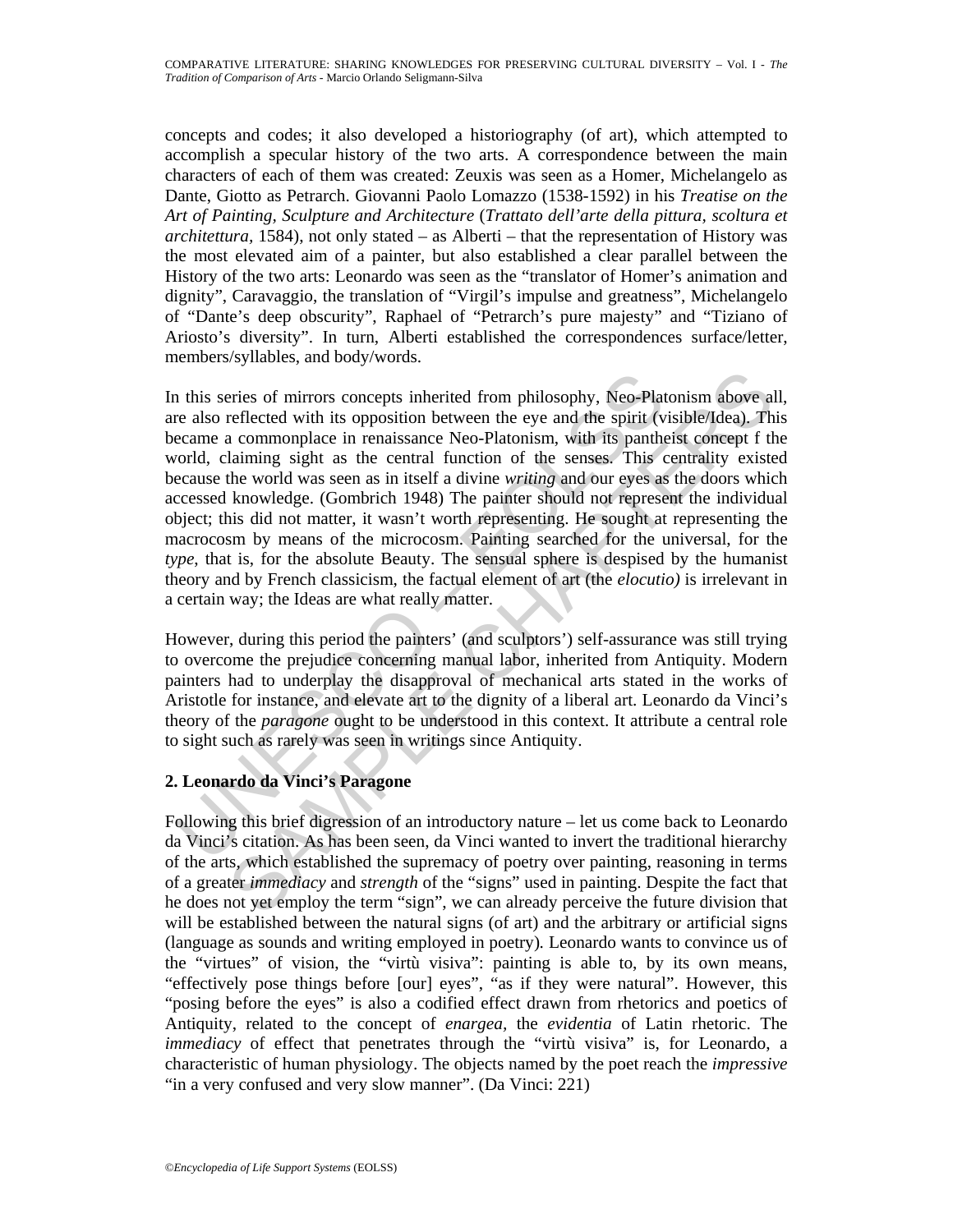ims at sight, he shall always be ahead of the poet in *imitation* – and<br>vidently, for this era, the ultimate end of painting. "And if you, poet,<br>welve Wrs of nature with your simple profession, by feigining different<br>orms The "virtù visiva" not only is considered to be more vivid. It is also seen as more universal – also in this point superior to the particular languages of each "nation". Painting "needs no interpreters of different languages as letters do. [Painting] satisfies the human species immediately, not differently than things produced by nature do, and it satisfies not only the human species but also other animals...". (Da Vinci: 187) The conclusion which Da Vinci derives from this fact, is entirely disfavorable to poetry: to it remains the representation of words as graphic signs: "Painting represents the Works of nature to the [common] sense with more truth and certitude than words or letters do, but letters present words to the [common] sense with more truth than painting does." (da Vinci: 187) Sight is for Leonardo "the most noble sense", the one closest to reality: "The imagination [*la imagginatione*] does not see as excellently as the eye sees", (da Vinci: 199) the imagined things remain for a short time in our *memory*. Once a painter aims at sight, he shall always be ahead of the poet in *imitation* – and the *mimesis* is, evidently, for this era, the ultimate end of painting. "And if you, poet, want to describe the Works of nature with your simple profession, by feigning different places and the forms of various things you will be overcome by the painter's infinitely [greater] proportion of power." (da Vinci: 197) – As shall be seen, this negative conception of the poetic description and the valorization of the "immediate" presence of painting (i.e. the valorization of *enargea*), will remain until the  $18<sup>th</sup>$  century and shall constitute a fundamental principle in the structuring of Lessing's *Laocoon*.

By virtue of this immediacy, painting is able to represent beauty, which greatest feature is "the divine proportionality of the members composed together at one time." (da Vinci: 249) For Leonardo "the poet, when he describes the beauty or ugliness of a body, demonstrates it to you member by member, and in different times", while "the painter makes you see everything at once." (Da Vinci: 247) Addressing *enargea* as the aim of all arts, Leonardo makes it explicit that *pictura* should be the ideal of *poesis* and not the contrary, as had been stated up to then.

sight, he shall always be ahead of the poet in *imitation* – and the *mimesis* is for this era, the ultimate end of painting. "And if you, poet, want to describe fv various things you will be overcome by the painter's inf Leonardo da Vinci also praises the speed of reception of painting over the reception of poetry. He admits that the only thing which is missing in painting are sounds; nevertheless: "Therefore, we will say that poetry is the science that most highly serves the blind, and painting does the same for the deaf. Yet painting is more honorable to the same [extent] that it acts through the better sense." (da Vinci: 203) Leonardo further asks himself: "Who would not want to lose his [sense of] hearing, as well as smell and touch, before losing his [sense of] sight?" (da Vinci: 202) Even the adage which Plutarch attributed to Simonides of Ceos (c.556 BC-468 BC): "painting is mute poetry and poetry speaking picture" is contradicted by Leonardo in his immovable defense of painting: "And if you were to say that painting is a mute poem, is not [poetry] itself mute if there is no one to recite it, or to explain what it represents?" (da Vinci: 207) Furthermore, since art aims *mimesis* in its most extreme sense of a new presentation of the represented object, painting is the queen of the arts as well as of historiography: it is the most exact in representation, and its understanding is less tedious, while poetry is just a "blind painting" (da Vinci: 208) it lacks the accomplishment of images. A person "born blind will never understand anything that the poet demonstrates." (da Vinci: 215) Also the consequences that da Vinci infers from this line of argument, will be fundamental for the tradition that was latter addressed by G.E. Lessing in his *Laocoon*: since poetry only reaches the "naturalness" of painting when it is a dramatic poem –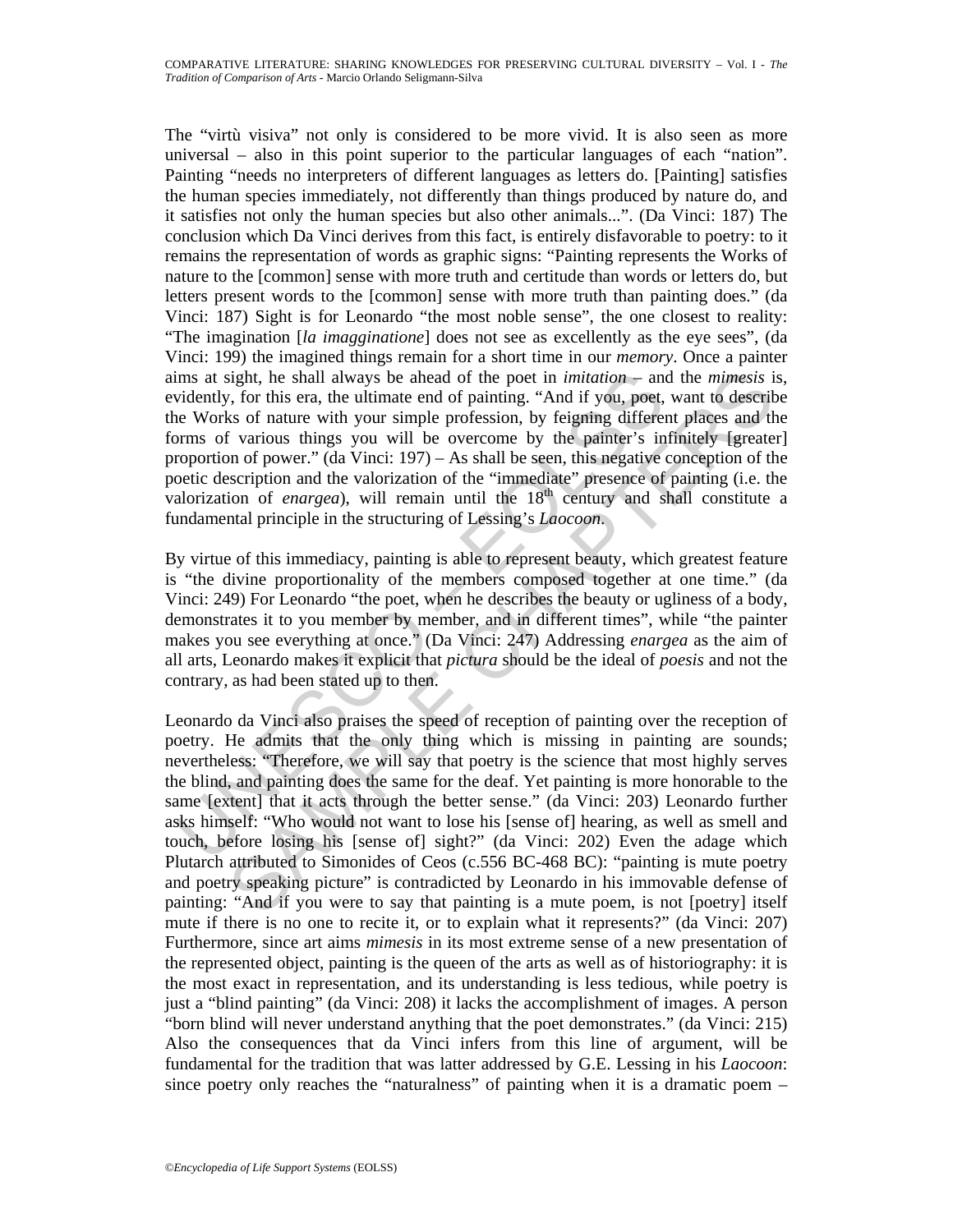Lessing shall come to the same conclusion: "The duty of the poet is to feign the conversation of people, and only these words are presented naturally to the sense of hearing because only these words are created naturally by the human voice, and in all other respects he is outdone by the painter." (da Vinci: 203) The representation (*mimesis*) encompasses Nature as a paradigm.

In his *paragone* Leonardo still discusses the reasons for the exclusion of painting from the hall of the liberal arts and tries to prove that it is as noble as music and astrology  $$ and superior to poetry – and that it therefore should be included as liberal art as well. He seeks the valorization of the artist's *mental* work, emphasizing his *inventio* and underplaying his *dispositio* or *elocutio*: another characteristic feature that makes the dependant relationship of the pictorial theories concerning the rhetorical explicit. This underpinning of the invention was a central dogma of the *ut pictura poesis* doctrine of that time, which shall only be questioned with the development of the theory of *reception* of the arts in the 18<sup>th</sup> century. It is only by virtue of this valorization of invention, in opposition to the execution of the work itself, that the translatability among the arts could be stated. If it is the Idea that matters, the means to reach it are changeable. There is a clear metaphysic conception of signs which implies a detachment of the *signifiant* and the *signifié.* Leonardo's "primary semiotics" still understands the medial element, the "sign", as something external, which plays no role in the construct of meaning. (Kohle 1989: 13)

Indepty of the invention was a central dogma of the *ut pictura* p<br>atat time, which shall only be questioned with the development<br>ceception of the arts in the B<sup>th</sup> centrus. It is only by virtue of thi<br>wention, in opposit ning of the invention was a central dogma of the *ut pictura poesis* doctrine c, which shall only be questioned with the development of the theory c in to fit theory of the interaction of the are are are out in , in oppos With the intent of praising painting, Leonardo transfers to sculpture all the blemish of being a manual art: "Sculpture is not science but a very mechanical art, because it generates sweat and bodily fatigue in the executant." (da Vinci: 257) – Despite his effort to revert the rigid structure of the liberal arts by raising painting above poetry, Leonardo's undertaking did not imply the overcoming of the humanist paradigm of *ut pictura poesis.* In fact, it did not reach further than Alberti, which means that he defended his art with "tooth and nail" yet from the point of view of the familiar field it share with poetry. There is only competition, I repeat, where there is space for equality, where there is ground for intersection. This common ground not only involved *mimesis*, but a whole plethora of coded precepts borrowed from the rhetoric and the art of poetic. In some points, however, it's undeniable that Leonardo stood alone, especially in his radical defense of naturalism and in his defense of *virtù visiva*. But even his naturalism is full of idealism; since also for him, painting addressed the universal, the typical. The universality that he attributed to sight in opposition to the particularity, which would be connected to *logos,* in a certain way goes against the humanistic concept of language as a universal mean of communication, but was an essential part of the body of neoplatonic ideas embodied by the painters of his time. His ideas spread, even if in a restricted manner in the beginning, and many subsequent theoreticians defended similar thesis. As stated by Lecercle (1987: 43), among other merits, by means of his writings, Leonardo was the first to set up a general comparative theory of the mimetic arts. Very few followers embraced his project with the same persistence as he did, and his theory would only revive and develop to an elaborate extent in the  $18<sup>th</sup>$  century.

# **3. The French classicism: transforming painting into scripture**

In the 17<sup>th</sup> century, authors as André Felibien (1619-1695) and Charles Le Brun (1619-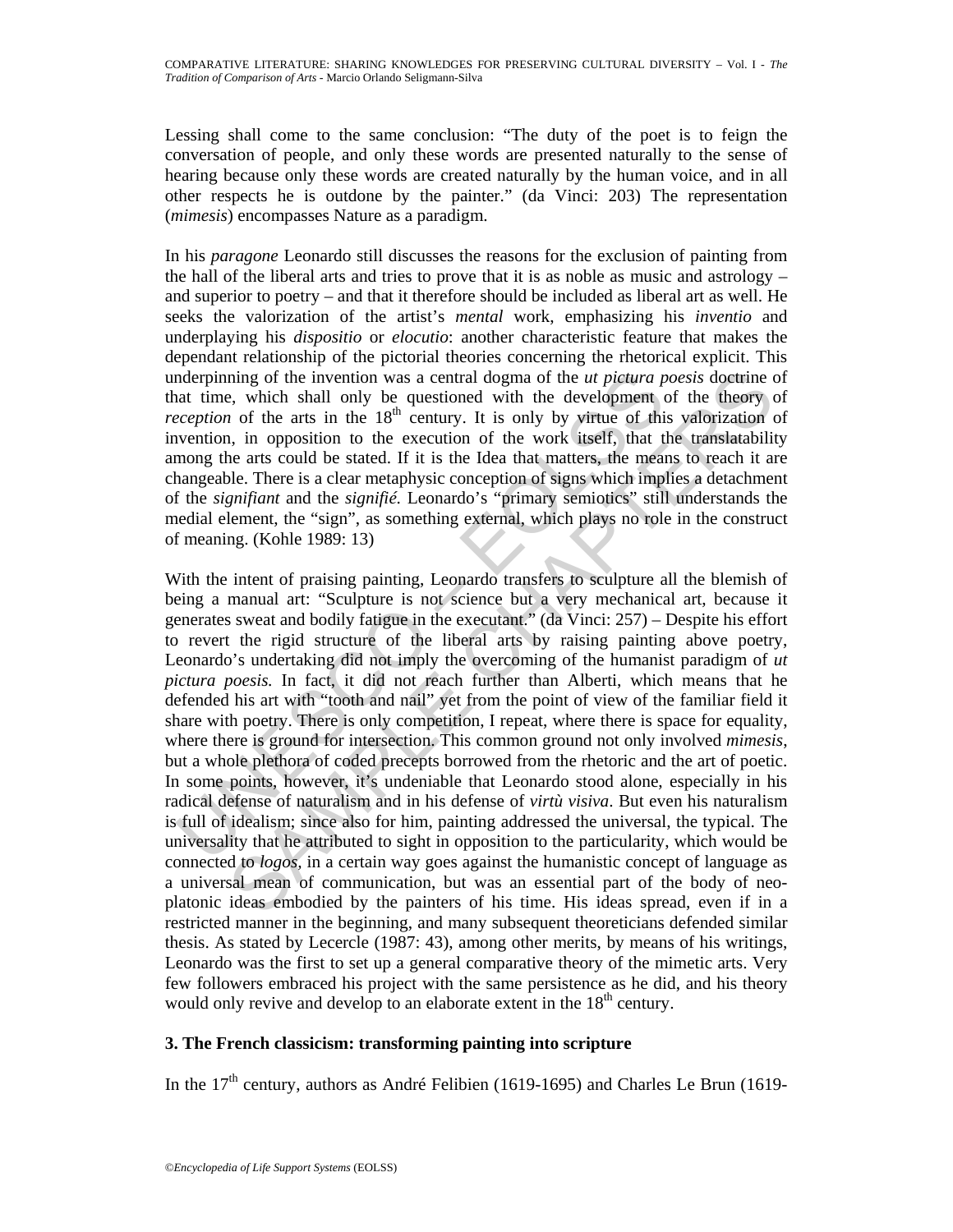1690) further developed the humanistic doctrines related to *ut pictura poesis*. The typification of gesture, facial expression, of dress, etc., more and more submitted painting to a number of rules, nearly all following the precept of the representation of History. The different genres of painting were distributed over a strict hierarchy, which ranged from the representation of still live, to landscapes, to the painters of live animals, to reach the painting of men ("the most perfect work of God on earth"), where the painter became an imitator of God. However, portrait painting did not constitute the prime of art. In order to reach it, one had to surpass the representation of only one person to the representation of a group of people, that is, "it should deal with history and fable; it should represent the great actions as much as Historians would, or the pleasant themes such as poets would". The escalade continues, reaching the "allegoric" representation of "great men". (Félibien 1725: V, 310) – Rensselaer Lee synthesized the situation of painting in this period with the following words: "in applying the rules of poetry to painting critics like Félibien and Le Brun had so intellectualized the pictorial art that its primary Character as a visual art capable of affecting the human imagination only through its initial power over the sense of sight, was largely neglected." (1940: 254)

tuation of painting in this period with the following words: "in appletry to painting critics like Félibien and Le Brun had so intellectual<br>tubut its primary Character as a visual art capable of affecting the hund<br>that it of painting in this period with the following words: "in applying the rules as painting critics like Föllbion and Le Brun had so intellectualized the pictorial, is painting critics its primary Character as a visual art ca Le Brun made a famous speech praising Poussin's painting "The Israelites gathering the Manna" for not only being able to unite all expressions represented around a central theme, but also for having reached a temporal unit in the fashion of a theatre play: with its opening, middle and closing. Poussin himself, when he had finished this work, sent it to Chantelou, requesting his friend to compare it to chapter twenty of the *Exodus*: "Read the story and the painting, in order to know if each detail is appropriate to the subject." (Apud Lee1940: 224) The work was created to be read and compared to the reference text. Everything in the picture should be adequate to the expression of its biblical theme.

Poussin, who probably never read Descartes, defended ideas which were quite close to those of the philosopher, especially concerning his despising of the senses and his valorization of knowledge under the auspices of reason. Precisely this valorization of reason is found in Boileau's *Poetic Art,* a small treatise on poetics, which profoundly influenced French classicism.

This rationalism manifested itself in the language conception of the time: if for Descartes there existed no hindrance for translating our thoughts into words, for Le Brun the *spiritual part* (*partie spirituelle*) is regarded as independent of signs both in painting, and in language in general. The ideas are universal, only words – seen as labels attached to objects – change from language to language. Thoughts are independent of their *medium*: once again we find here an absolute translatability, i*.*e. we are confronted with the paradigm of *ut pictura poesis.* In terms of the theory of translation, this is the baseline for the conception of translation as *belles infidèles:* the final text is beautiful, because it is capable of perfectly adapting the message of the original text to the language of arrival. It is only inaccurate in respect to the form and the words of the text of origin. The paradigm of *beauty* goes hand in hand with the idea of universal *logos.* (See Zuber 1995)

Language is split between its rational and material element. It is believed that the first one is independent from the second. Along this line of thought, Le Brun, values the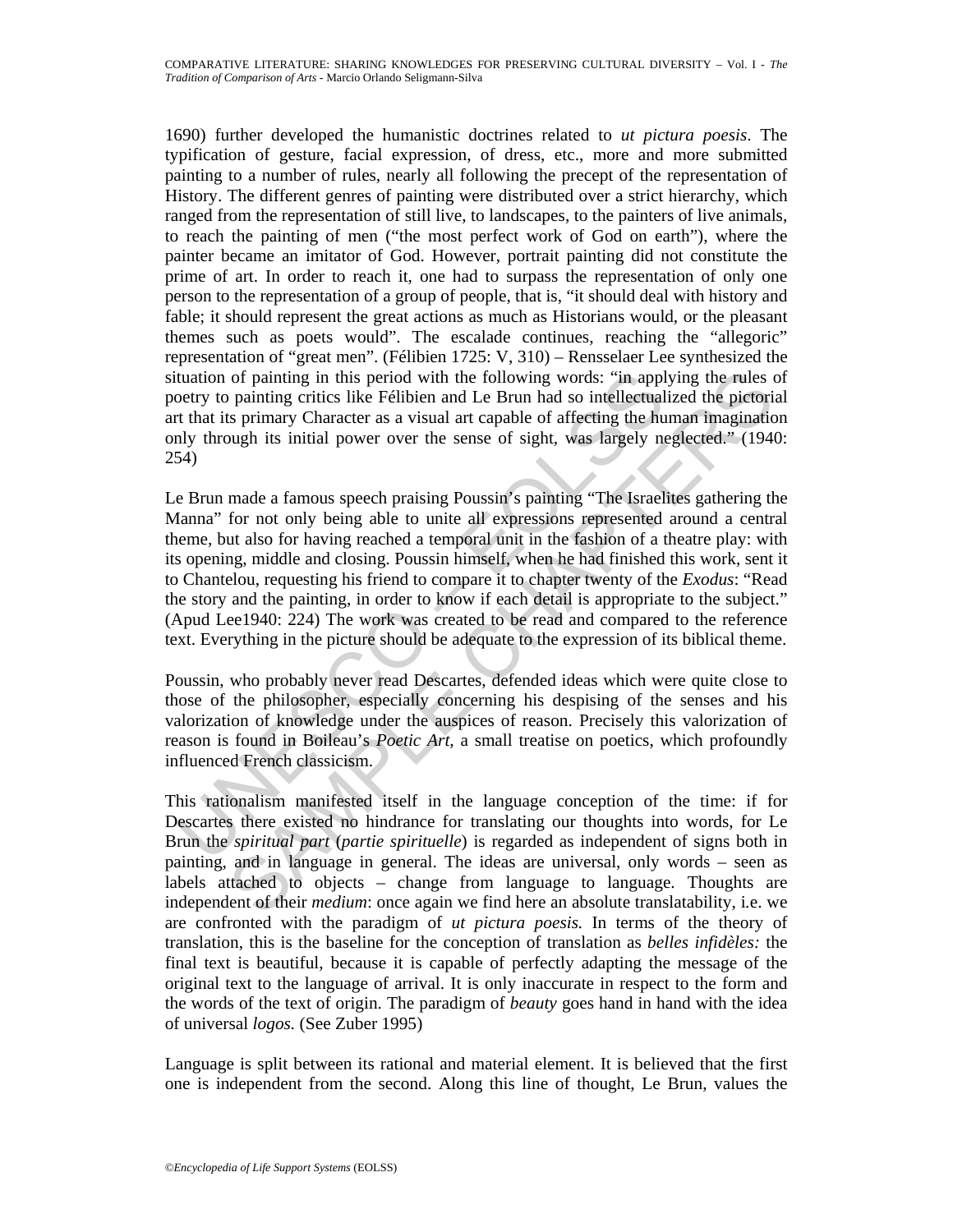ach part of the body and face receives an assigned place, according<br>typessing codified passions in the most *clear* and *direct* manner, thus,<br>anslated into determined *names*. The eyebrows are the most important<br>pology, d t of the body and face receives an assigned place, according to its ability in go colified passions in the most *clear* and *direct* manner, thus, allowing it to by the turn and the turn and the chaptame (thus, allowing it drawing in detriment of *colors*: drawing corresponds to the *logic line* of thought, and coloring to a "mere" ornamental and sensual element of language – the metaphors – and, therefore are dispensable. During his *Conference on the general and individual expression* (*Conférence sur l'expression générale et particulière*) he reaffirms the existence of a symmetry and an immediate and clear mirror-like correspondence, between the signifier and signified. Le Brun wants to codify "the universal language of gesture". The subject as body is a malleable substance – similar to wax – that adapts to emotions and promptly translates them. He describes the *types* of expression of each emotion. In this sense, the head is regarded as the most important part; it is a *raccoursi* (summary) of the body. Each feature of the face should remit to a passion, in the same manner as a grapheme automatically calls for a phoneme during its reading. The individual does not matter, only the schematizing character of the *logos* is of relevance. Each part of the body and face receives an assigned place, according to its ability in expressing codified passions in the most *clear* and *direct* manner, thus, allowing it to be translated into determined *names.* The eyebrows are the most important feature of this typology, due to its simplicity – proximate to that of the traces of writing. (Démoris 1986: 51 s.) Herewith, painting gains a kind of dictionary, of which letters are these typified expressions. Thus the universality, which Leonardo claimed for painting, would be conquered for it – even if by means of its submission to the model of writing, which for Leonardo, as has been seen, represents the opposite of nature.

TO ACCESS ALL THE **32 PAGES** OF THIS CHAPTER, Visit: http://www.eolss.net/Eolss-sampleAllChapter.aspx

#### **Bibliography**

- - -

Breitinger, Johann J. *Critische Dichtkunst*, Zürich: Conrad Orell, vol. I, 740 [A theory of poetics that held great influence on the intellectuality of the German speaking language world]

Da Vinci, Leonardo, *Codex Urbinas*, in: Claire J. Farago (ed.), *Leonardo da Vinci's Paragone. A Critical Interpretation with a New Edition of the Text in the* Codex Urbinas, Leiden, New York, etc.: E. J. Brill, 1992. [A manuscript from Leonardo da Vinci comprising his reflections on the comparison of arts]

De Piles, Roger. *Cours de peinture par principes*, Paris, 1708, in: *Conversations sur la connaissance de la peinture et sur le jugement qu'on doit faire des tableaux*, Geneva: Slaktine, 1970. [A treatise on painting that vehemently supports the tradition of the employment of color privileging Rubens' painting against that of Poussin.]

Démoris, René, "Le langage du corps et l'expression des passions de Félibien à Diderot", in: *Des mots et des Couleurs*, vol. II, ed. Jean-Pierre Guillerm, Lille: Presses Uni. De Lille, 1986. [On the role of the body and gestures within the theory of arts in the span of years between Félibien and Diderot]

Diderot, D. *Lettre sur les surds et muets à l'usage de ceux qui entendent et qui parlent, Diderot Studies VII*, Edited by Otis Fellows, Geneva: Slaktine, 1965. [Diderot's classical text in which he differentiates the various arts.]

Droixhe, Daniel. "Diderot: Les signes du Portrait", in: *History of Semiotics*, ed. By Achim Eschbach/ Jürgen Trabant, Amsterdam/Philadelphia: Benjamins, 1983. [A study on Diderot`s aesthetic theory.]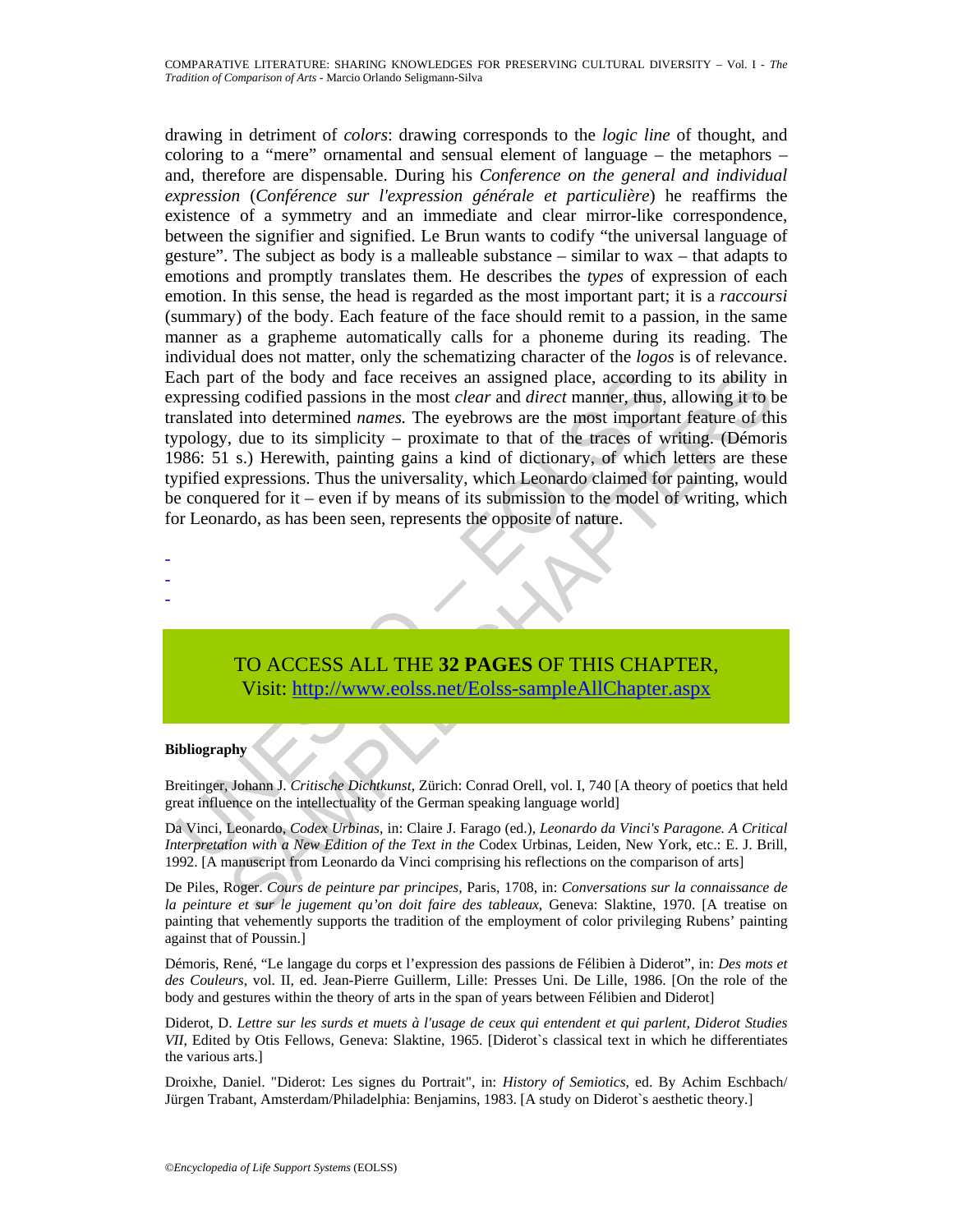Dubos, Jean Baptiste, *Réflexions critiques sur la Poësie et sur la Peinture*. Paris: Pissot, 7<sup>th</sup> ed., 1770, Premiere Partie. [A general theory of the arts emphasizing the role of affections in the reception of the works of art, which had a great repercussion in the 18<sup>th</sup> century]

Félibien, André. *Conférences de l'Académie Royale de Peinture et de Sculpure*, Paris, 1669, in: *Entretiens sur les vies et sur les ouvrages des plus excellens peintres*, Trevoux: L'Imprimerie de SAS, 1725, vol. V. [Conferences of the members of the French academy of arts compiled by Félibien, the secretary of that academy.]

Flusser, Vilém. *Ins Universum der technischen Bilder*, Göttingen: European Photography, 1985. [A work that deepens and radicalizes the theory of image already sketched by Flusser in the "Philosophy of the black box"]

Genette, Gérard. *Mimologiques. Voyages en Cratylie*, Paris: Éditions du Seuil, 1976. [An essay that studies the tradition of the theories of language, which studies the motivation of the relationship between signifier and signified]

ombrich, E.G., "The Visual Image in Neo-Platonic Though", in: *Journal of the Wastintes*, XI, 1948, pp.163-192. [A study on the relationship between the neo-platonscent concepts of image]<br>mascent concepts of image]<br>mascent E.G., "The Visual Image in Neo-Platonic Though", in: *Journal of the Warburg and CourtauxI*. 1948, pp.163-192. [A study on the relationship between the neo-platonic concepts and the CHAP of the MCHAP of the Platonic conce Gombrich, E.G., "The Visual Image in Neo-Platonic Though", in: *Journal of the Warburg and Courtauld Institutes*, XI, 1948, pp.163-192. [A study on the relationship between the neo-platonic concepts and the renascent concepts of image]

Herder, J. G. *Abhandlung über den Ursprung der Sprache,* in: *Sämmtliche Werke,* ed. By Bernhard Suphan, vol. V, Berlin: Weidmann, 1891. [A famous essay that explores the question of the origin of language]

Hess-Lüttich, Ernst W.B. "Medium - Prozeß - Illusion. Zur rationalen Rekonstruktion der Zeichenlehre Lessings im *Laokoon*", in: *Das Laokoon-Projekt*, ed. Gunter Gebauer, Stuttgart: Metzlersche Verlagsbuchhandlung, 1984, pp.103-136. [A semiotic reading of Lessing`s *Laocoon*.]

Kohle, Hubertus, *Ut pictura poesis non erit. Denis Diderot Kunstbegriff. Mit einem Exkurs zu J. B. S. Chardin*, Hildesheim, Zürich, New York: Georg Olms Verlag, 1989. [A study on Diderot`s aesthetic theory.]

Körner, Hans. "Die Sprachen der Künste. Die Hieroglyphe als Denkmodell in den kunsthistorischen Schriften Diderots", in: *Text und Bild, Bild und Text*. DFG Symposion 1988, ed. By W.Harms, Stuttgart: Metzler, 1990, 385-98. [An analysis of the "hieroglyph" concept in Diderot's theory of arts]

Lecercle, François, *La Chimère de Zeuxis*, Tübingen: G. Narr, 1987. [A study of portrait as genre and the tradition of the *ut pictura poesis*]

Lee, Rensselaer W. "Ut pictura poesis. The humanistic theory of Painting", in: *Art Bulletin*, XXII, 1940, pp.197-269. [An erudite and canonical essay on the tradition of the *ut pictura poesis*]

Lessing, Gotthold Ephraim. *Laokoon*, ed. By H. Blümner, Berlin: Weidmann, 1880. [One of the main aesthetic treatises of the  $18<sup>th</sup>$  century which is up to this day a reference in the discussions about the difference between the media of arts.]

Lessing, Gotthold Ephraim. *Laocoon, or On the limits of Painting and Poetry*, Cambridge: Cambridge University Press. 1985. [Lessing`s treatise translated into English.]

Lessing, Gotthold Ephraim. Sämtliche Schriften, ed. By Karl Lachmann, Leipzig: G. J. Göschen, 3<sup>th</sup> ed., 1904, vol.17. [Selected works of Lessing]

Lomazzo, P., *Trattato dell'arte della pittura, scoltura et archittetura*, in: *Scritti sulle arti*, ed. By Roberto Paolo Ciardi, Florença, 1973-1975, 2 vols., vol. 2. [A treatise on art dating from 1584 that was very influential.]

Maur, Karin v. (ed.). *Vom Klang der Bilder. Die Musik in der Kunst des 20.Jahrhunderts*, München, 1985: Prestel. [A work on the relationship between music and the other arts in theoretical and artistic manifestations of the  $20<sup>th</sup>$  century]

Mendelssohn, Moses. *Ästhetische Schriften*, ed. By Otto F. Best, Darmstadt: Wissenschaftliche Buchgemeinschaft, 1986. [Collected essays on Mendelssohn`s aesthetic. ]

Mendelssohn, Moses. *Gesammelte Schriften*. Jubiläumsausgabe, vol. 5,1: *Rezensionsartikel in Briefe, die neueste Litteratur betreffend (1759-1765)*, 1991: Frommann-Holzboog. [A volume of Mendelssohn's